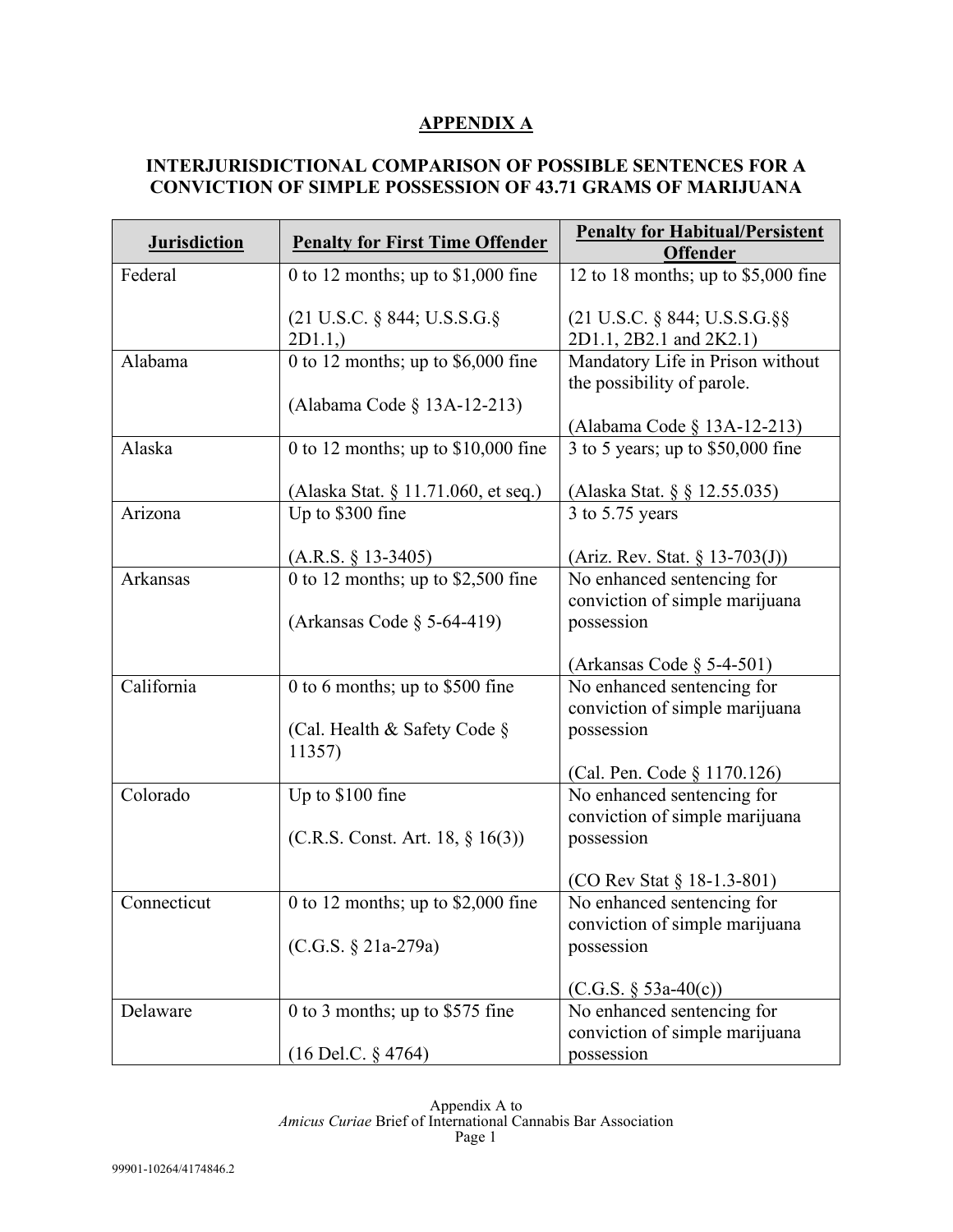|             |                                                     | $(11$ Del.C. § 4214)                            |
|-------------|-----------------------------------------------------|-------------------------------------------------|
| District of | None - possession up to 2 oz. legal                 | No enhanced sentencing for                      |
| Columbia    |                                                     | conviction of simple marijuana                  |
|             | $(DC ST § 48-904.01)$                               | possession                                      |
|             |                                                     |                                                 |
|             |                                                     | (DC ST $\S$ 22–1804a)                           |
| Florida     | 0 to 5 years; up to $$5,000$ fine                   | 5 to 10 years;                                  |
|             |                                                     |                                                 |
| Georgia     | (Fla. Stat. § 893.13)<br>1 to 10 years imprisonment | (Fla. Stat. § 775.084)<br>10 years imprisonment |
|             |                                                     |                                                 |
|             | $(O.C.G.A. § 16-13-2(j)(2))$                        | $(O.C.G.A. 17-10-7(a))$                         |
| Hawaii      | 0 to 12 months; up to $$2,000$ fine                 | No enhanced sentencing for                      |
|             |                                                     | conviction of simple marijuana                  |
|             | (HRS § 712-1248)                                    | possession                                      |
|             |                                                     |                                                 |
|             |                                                     | (HI Rev. Stat. $\S$ 706-606.5)                  |
| Idaho       | 0 to 12 months; up to $$1,000$ fine                 | No enhanced sentencing for                      |
|             |                                                     | conviction of simple marijuana                  |
|             | $(LC. § 37-2732)$                                   | possession                                      |
|             |                                                     | $(LC. § 19-2514)$                               |
| Illinois    | 0 to 12 months; up to $$2,500$ fine                 | No enhanced sentencing for                      |
|             |                                                     | conviction of simple marijuana                  |
|             | $(720$ ILCS § 550/4)                                | possession                                      |
|             |                                                     |                                                 |
|             |                                                     | $(730$ ILCS $5/5-4.5-95)$                       |
| Indiana     | 0 to 6 months; up to $$1,000$ fine                  | No enhanced sentencing for                      |
|             |                                                     | conviction of simple marijuana                  |
|             | (Ind. Code $\S 35-48-4-11$ )                        | possession                                      |
|             |                                                     | (Ind. Code § 35-50-2-8)                         |
| Iowa        | 0 to 6 months; up to \$1,000 fine                   | No enhanced sentencing for                      |
|             |                                                     | conviction of simple marijuana                  |
|             | (Iowa Code § 124.401)                               | possession                                      |
|             |                                                     |                                                 |
|             |                                                     | (Iowa Code $\S 902.8$ )                         |
| Kansas      | 0 to 6 months; up to \$1,000 fine                   | "Presumed prison" and 4 months                  |
|             |                                                     | mandatory substance abuse                       |
|             | (Kan. Stat. Ann. § 21-5706)                         | treatment program                               |
|             |                                                     | (Kan. Stat. Ann. $\S 21-6805(f)(1)$ )           |
| Kentucky    | 0 to 45 days; up to $$250$ fine                     | No enhanced sentencing for                      |
|             |                                                     | conviction of simple marijuana                  |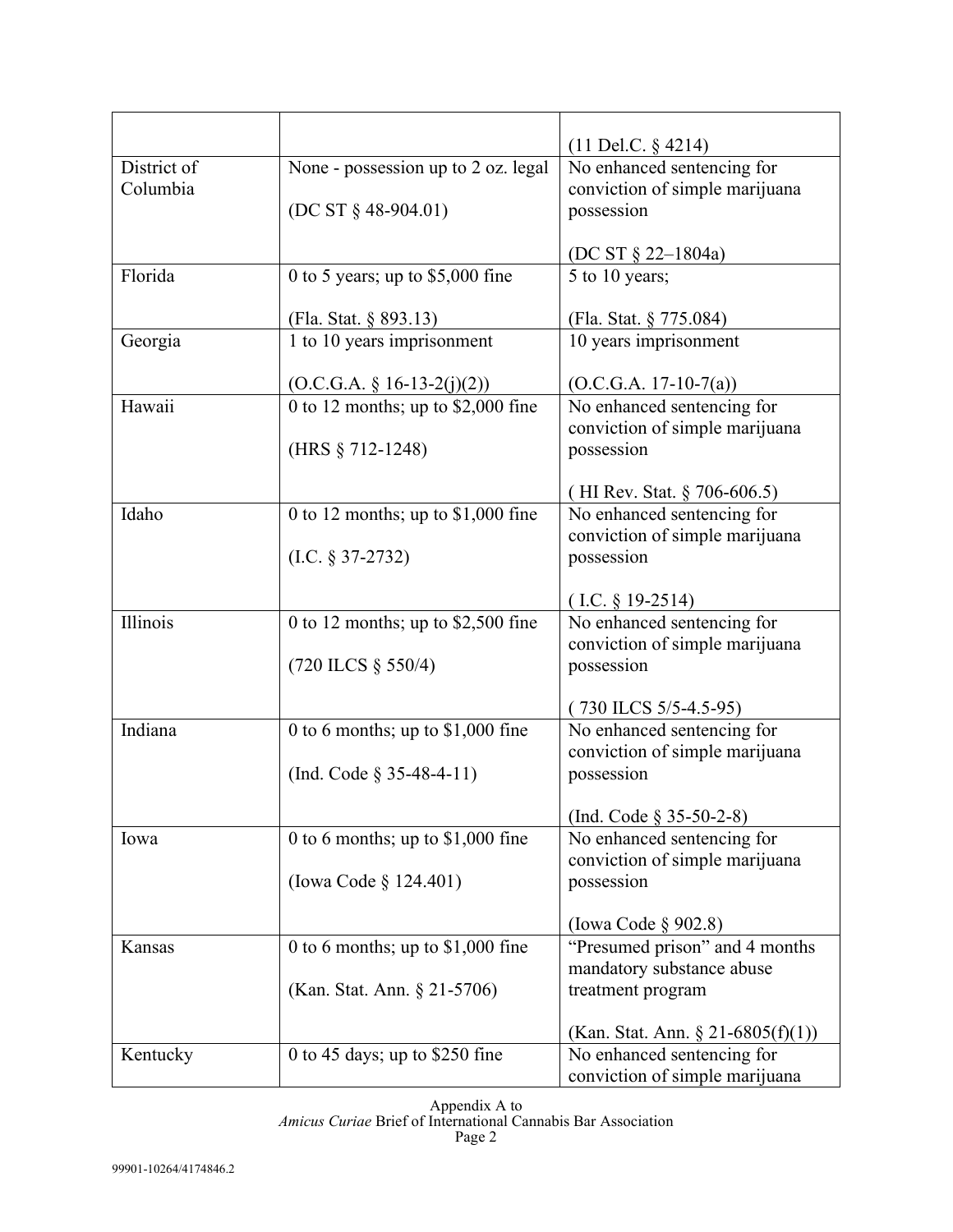|               | (Ky. Rev. Stat. § 218A.1422)          | possession                         |
|---------------|---------------------------------------|------------------------------------|
|               |                                       | (Ky. Rev. Stat. § 532.080)         |
| Louisiana     | 0 to 6 months; up to $$500$ fine      | No enhanced sentencing for         |
|               |                                       | convictions of simple marijuana    |
|               | $(LSA-R.S. § 40:966)$                 | possession                         |
|               |                                       |                                    |
|               |                                       | $(LSA-R.S. \S 15:529.1)$           |
| Maine         | 0 to 6 months; up to $$1,000$ fine    | No enhanced sentencing for         |
|               |                                       | convictions of simple marijuana    |
|               | $(17-A M.R.S. § 1107-A(1)(F))$        | possession                         |
|               |                                       |                                    |
|               |                                       | $(29-A.M.R.S. §2551-A)$            |
| Maryland      | 0 to 12 months; up to $$1,000$ fine   | No enhanced sentencing for         |
|               |                                       | conviction of simple marijuana     |
|               | (Md. Code, Criminal Law, § 5-<br>601) | possession                         |
|               |                                       | (Md. Code, Criminal Law, § 14-     |
|               |                                       | 101)                               |
| Massachusetts | 0 to 6 months; up to \$500 fine       | No enhanced sentencing for         |
|               |                                       | conviction of simple marijuana     |
|               | (Mass. Gen. Laws ch. 94G, § 7)        | possession                         |
|               |                                       |                                    |
|               |                                       | (Mass. Gen. Laws ch. 279, § 25)    |
| Michigan      | Up to \$500 fine                      | No enhanced sentencing for         |
|               |                                       | conviction of simple marijuana     |
|               | (Mich. Comp. Laws § 333.27965)        | possession                         |
|               |                                       |                                    |
|               |                                       | (MCL 769.10(1)(a), 769.11(1)(a),   |
| Minnesota     | 0 to 5 years; up to $$10,000$ fine    | 769.12(1)(a)                       |
|               |                                       | No enhanced sentencing for         |
|               |                                       | conviction of simple marijuana     |
|               | (Minn. Stat. § 152.023)               | possession                         |
|               |                                       | (Minn. Stat. $\S 609.1095$ )       |
| Missouri      | 0 to 7 years; up to $$10,000$ fine    | 4 to 7 years; up to $$10,000$ fine |
|               |                                       |                                    |
|               | (Mo. Rev. Stat. § 579.015)            | (Mo. Rev. Stat. § 558.016)         |
| Montana       | Up to \$200 fine or 4 hours           | No enhanced sentencing for         |
|               | community service                     | conviction of simple marijuana     |
|               |                                       | possession                         |
|               | (Mont. Code Ann. § 16-12-             |                                    |
|               | 106(7)(a)                             | (Mont. Code Ann. § 46-18-          |
|               |                                       | 219(1)(a)                          |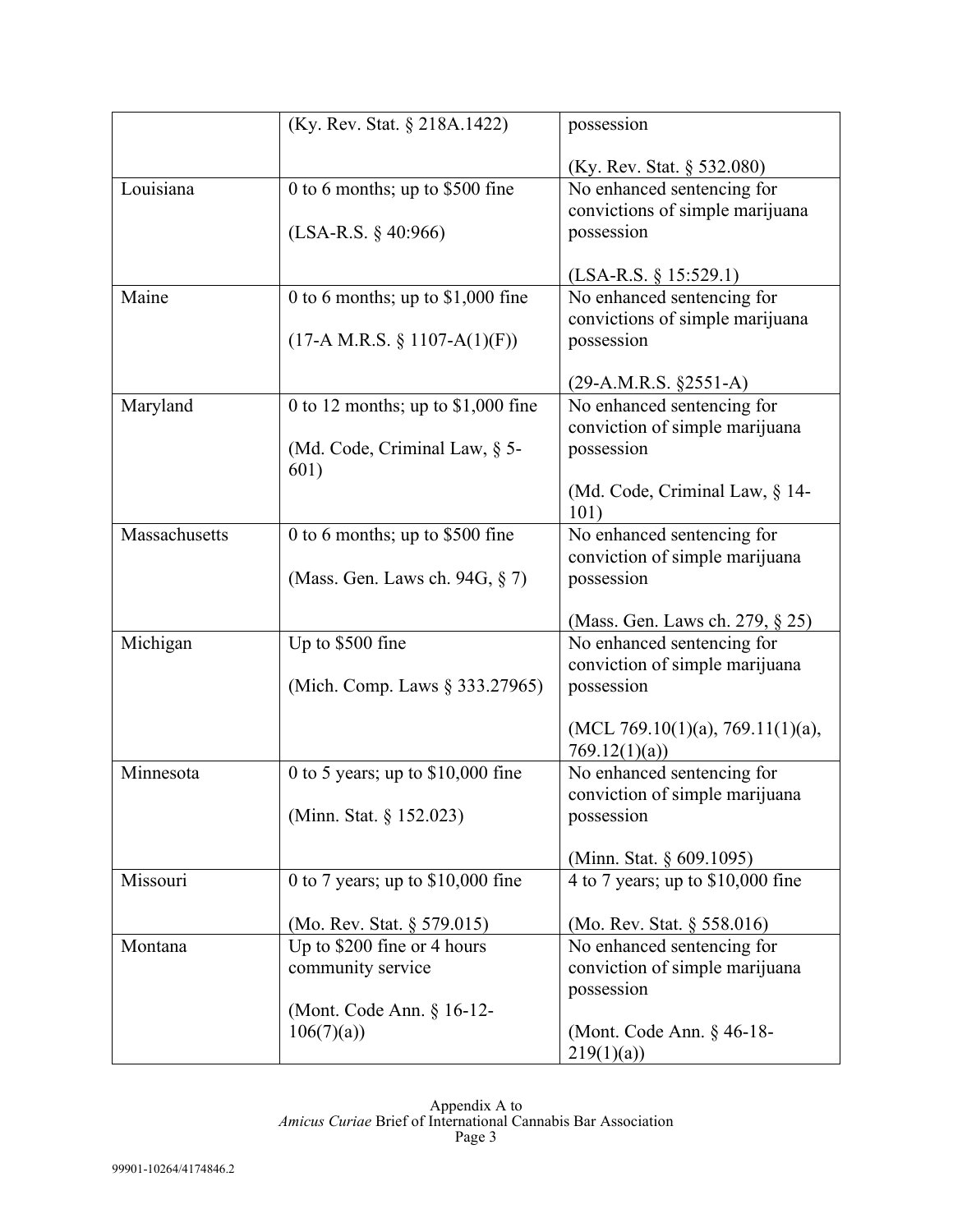| Nebraska       | 0 to 3 months; up to \$500 fine      | No enhanced sentencing for                   |
|----------------|--------------------------------------|----------------------------------------------|
|                |                                      | conviction of simple marijuana               |
|                | (Neb. Rev. Stat. § 28-416)           | possession                                   |
|                |                                      |                                              |
|                |                                      | (Neb. Rev. Stat. $\S 29-2221(1)$ )           |
| Nevada         | \$600 fine                           | No enhanced sentencing for                   |
|                |                                      | conviction of simple marijuana               |
|                | (Nev. Rev. Stat. § 678D.310)         | possession                                   |
|                |                                      | (Nev. Rev. Stat. § 207.010)                  |
| New Hampshire  | 0 to 12 months; up to $$350$ fine    | $2 - 5$ years                                |
|                |                                      |                                              |
|                | (N.H. Rev. Stat. § 318-B:26)         | (N.H. Rev. Stat. $\S 651:6(III)(a)$ )        |
| New Jersey     | None - possession up to 6 oz. legal  | No enhanced sentence for                     |
|                |                                      | conviction of simple marijuana               |
|                | (N.J. Rev. Stat. § 2C:35-10)         | possession                                   |
|                |                                      |                                              |
|                |                                      | (N.J. Rev. Stat. $\S 2C:43-7.1)$             |
| New Mexico     | None - possession up to 2 oz. legal  | No enhanced sentence for                     |
|                | (Cannabis Regulation Act (HB2))      | conviction of simple marijuana<br>possession |
|                |                                      |                                              |
|                |                                      | (NM Stat § 31-18-17)                         |
| New York       | None - possession up to 3 oz. legal  | No enhanced sentence for                     |
|                |                                      | conviction of simple marijuana               |
|                | (N.Y. Penal § 222.05)                | possession                                   |
|                |                                      |                                              |
|                |                                      | $(N.Y.$ Penal $\S 70.10)$                    |
| North Carolina | 0 to 45 days; discretionary fine, up | Up to 125 days; discretionary fine           |
|                | to \$1,000                           | up to \$1,000                                |
|                | (N.C. Gen. Stat. § 15A-1340.23)      | (N.C. Gen. Stat. § 15A-1340.23)              |
| North Dakota   | 0 to 30 days; up to \$1,500 fine     | No enhanced sentence for                     |
|                |                                      | conviction of simple marijuana               |
|                | (N.D. Cent. Code § 19-03.1-          | possession                                   |
|                | 23(d)(1)(b))                         |                                              |
|                |                                      | (N.D. Cent. Code § 12.1-32-                  |
|                |                                      | 09(1)(c)                                     |
| Ohio           | Up to \$150 fine                     | No enhanced sentencing for                   |
|                |                                      | conviction of simple marijuana               |
|                | (Ohio Rev. Code § 2925.11)           | possession                                   |
|                |                                      | (Ohio Rev. Code $\S 2929.14(B)(2)$ )         |
| Oklahoma       | 0 to 12 months; up to $$1,000$ fine  | No enhanced sentencing for                   |
|                |                                      | conviction of simple marijuana               |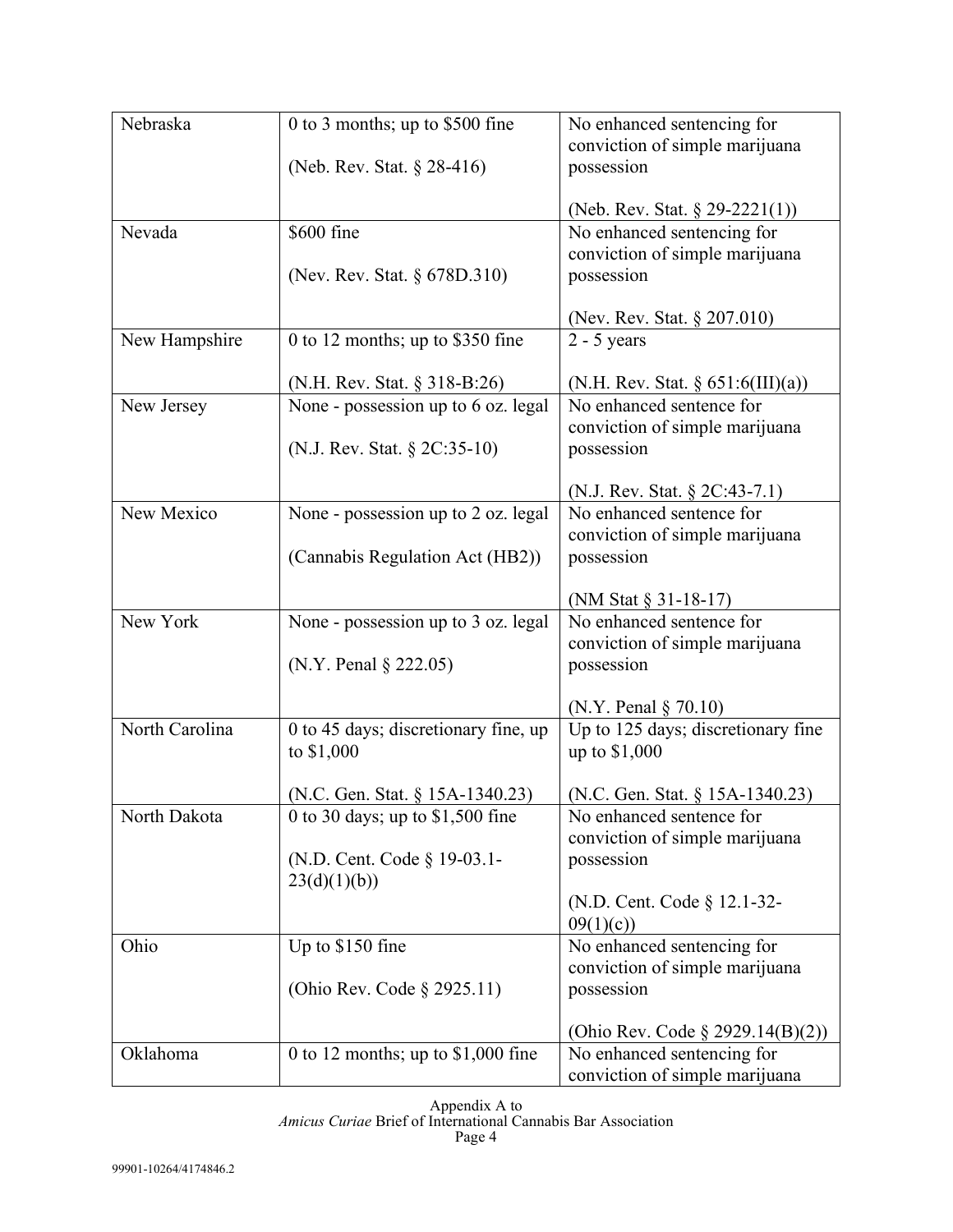|                |                                     | possession.                                                  |
|----------------|-------------------------------------|--------------------------------------------------------------|
|                | (Okla. Stat. tit. 63, § 2-402)      |                                                              |
|                |                                     | (Okla. Stat., tit. 21, § 21-51.1)                            |
| Oregon         | Up to $$1,000$ fine                 | No enhanced sentencing for                                   |
|                |                                     | conviction of simple marijuana                               |
|                | (Or. Rev. Stat. § 475B.337)         | possession.                                                  |
|                |                                     |                                                              |
|                |                                     | (Or. Rev. Stat. 137.719)                                     |
| Pennsylvania   | 0 to 12 months; up to $$5,000$ fine | No enhanced sentencing for                                   |
|                |                                     | conviction of simple marijuana                               |
|                | (35 Pa. Cons. Stat. § 780-113)      | possession.                                                  |
|                |                                     | (42 Pa. Cons. Stat. § 9714(a))                               |
| Rhode Island   | 0 to 12 months; up to $$500$ fine   | No enhanced sentencing for                                   |
|                |                                     | conviction of simple marijuana                               |
|                | $(21$ R.I. Gen. Laws § 21-28-4.01)  | possession                                                   |
|                |                                     |                                                              |
|                |                                     | (21 R.I. Gen. Laws §12-19-21)                                |
| South Carolina | 0 to 5 years; up to $$5,000$ fine   | No enhanced sentencing for                                   |
|                |                                     | conviction of simple marijuana                               |
|                | (S.C. Code Ann. § 44-53-370)        | possession                                                   |
|                |                                     |                                                              |
|                |                                     | (S.C. Code Ann. § 17-25-45)                                  |
| South Dakota   | 0 to 12 months; up to $$5,000$ fine | No enhanced sentencing for                                   |
|                |                                     | conviction of simple marijuana                               |
|                | $(S.D.$ Codified Laws $\S$ 22-42-6) | possession                                                   |
|                |                                     | (S.D. Codified Laws $\S$ § 22-7-8,                           |
|                |                                     | $22-42-6$ , $22-6-1(3)$ , $24-15-4$ )                        |
| Tennessee      | 0 to 6 years; up to $$5,000$ fine   | No enhanced sentencing for                                   |
|                |                                     | conviction of simple marijuana                               |
|                | (Tenn. Code Ann. § 39-17-428)       | possession                                                   |
|                |                                     |                                                              |
|                |                                     | (Tenn. Code Ann. § 40-35-120)                                |
| Texas          | 0 to 180 days; up to $$2,000$ fine  | No enhanced sentencing for                                   |
|                |                                     | conviction of simple marijuana                               |
|                | (V.T.C.A., Health & Safety Code     | possession                                                   |
|                | $§$ 481.12)                         |                                                              |
|                |                                     | (Tex. Penal Code $\S$ 12.42)                                 |
| Utah           | 0 to 6 months; up to $$1,000$ fine  | No enhanced sentencing for<br>conviction of simple marijuana |
|                | (Utah Code § 58-37-8)               | possession                                                   |
|                |                                     |                                                              |
|                |                                     | (Utah Code § 76-3-203.5)                                     |